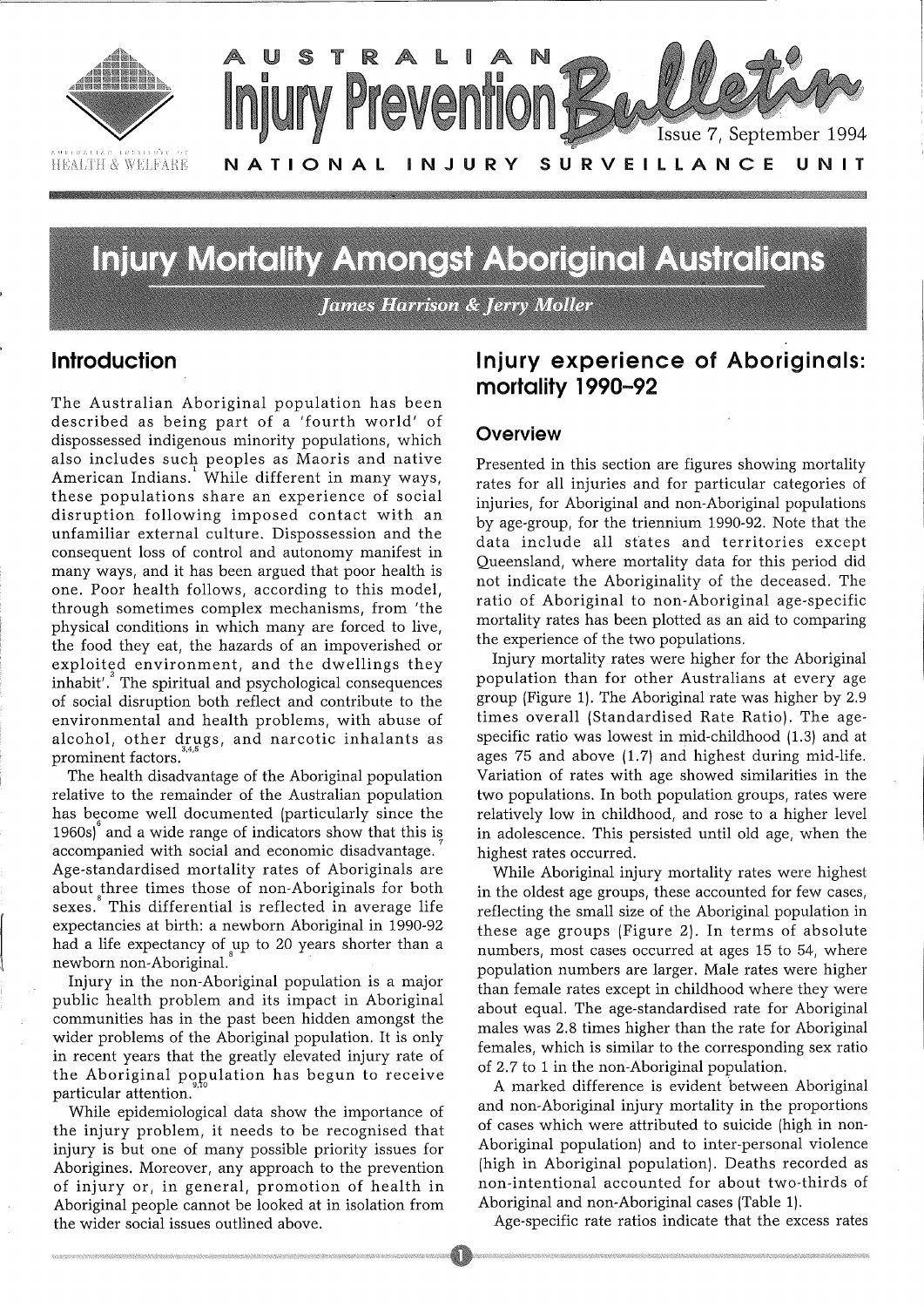

Figure 1: *Injury mortality, Aboriginal and other: Australia (except QLD) 1990-92, persons.* 

for the Aboriginal population are most marked in midlife (Table 2).

The following sections will examine the mortality data on deaths from non-intentional injury, suicide and interpersonal violence in more detail.

#### **Non-intentional injury deaths**

., summarised in Table 3. The major categories of non-intentional injury deaths in the Aboriginal and non-Aboriginal populations are

#### Transport related deaths

Transport related deaths accounted for more than half of the non-intentional injury deaths in each population group (Aboriginal: 59%; non-Aboriginal: 53%). Most of the transport cases involved motor vehicles in traffic (Aboriginal: 92%; non-Aboriginal: 88%).

Motor-vehicle related death rates were generally high throughout adulthood in the Aboriginal population in contrast with the peak at ages 15-24 for non-Aboriginals. Motor vehicle occupants (drivers and passengers) accounted for a similarly large proportion of the transport related deaths in both groups (Aboriginal: 59%; non-Aboriginal: 59%). Motor-cyclists (riders and passengers) made up a substantial (though minority) proportion of the non-Aboriginal transport related deaths but were uncommon among the Aboriginal transport deaths (Aboriginal: 1%; nonAboriginal: 10%). Pedestrian mortality rates increased with age for both population groups; Aboriginal rates rose further and more rapidly than non-Aboriginal rates.

#### Drowning

Drowning accounted for 9 per cent of Aboriginal nonintentional injury deaths and for 6 per cent of the non-Aboriginal cases (this does not include drowning associated with water transport which is included in the 'transport' category). In both populations, rates were relatively high in the youngest age group. At older ages, the pattern in the two populations was very different: drowning rates rose sharply with age in the Aboriginal population but remained quite low in the non-Aboriginal population.

#### Poisoning

Non-intentional poisoning accounted for 11 per cent of Aboriginal injury deaths, and 5 per cent of non-Aboriginal cases. Most of the Aboriginal cases involved substances other than drugs and medications (27/41) in contrast with non-Aboriginal cases of which only 17 per cent involved substances other than drugs and medications. Opiates were prominent among drug poisoning related cases (Aboriginal 43%; non-Aboriginal  $41\%$ ). More than half of the non-drug poisoning deaths in Aboriginals (almost all of which were in the 15-24 age group) were in a category which includes petroleum products and solvents - one of very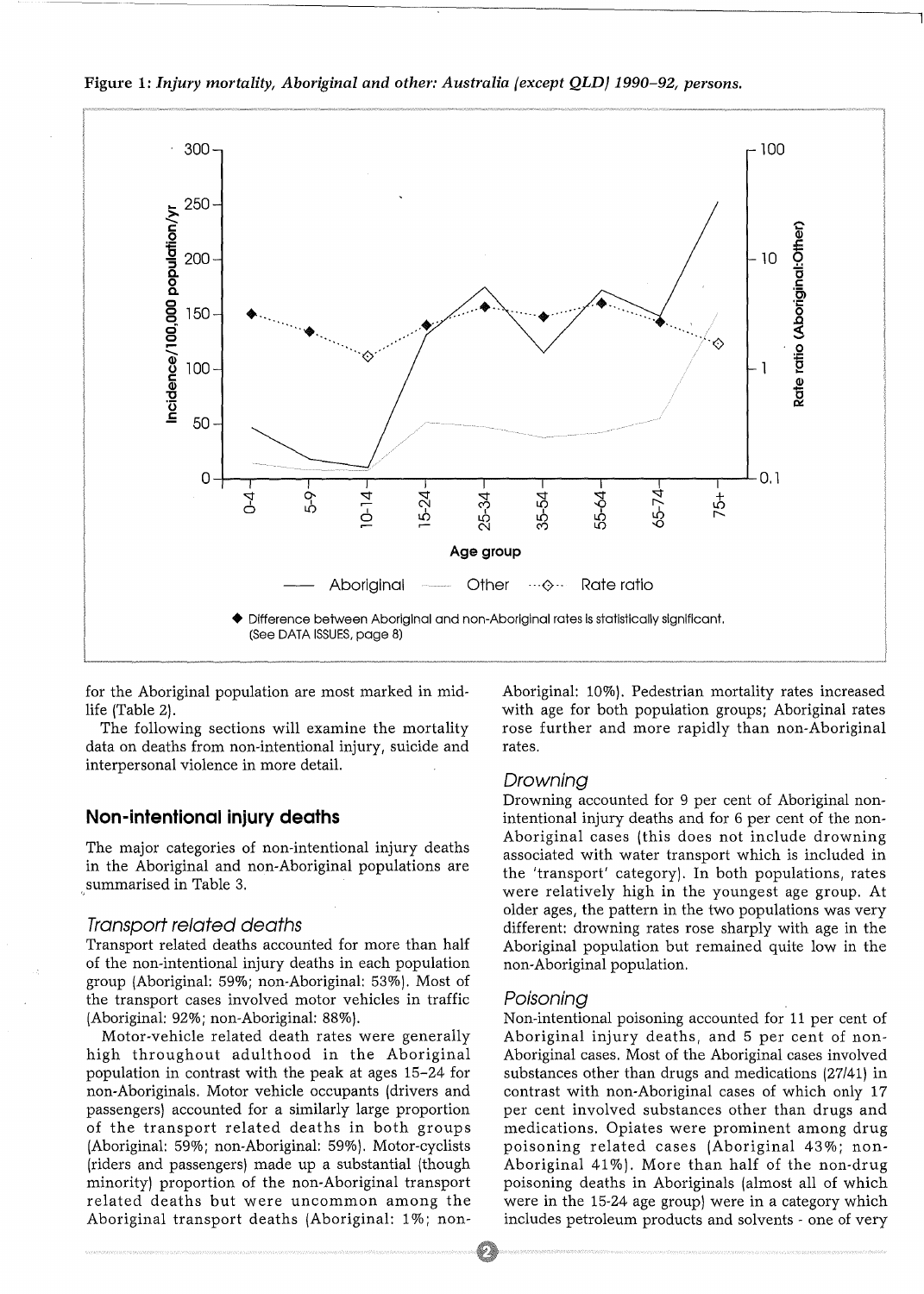

Figure 2: *Aboriginal injury mortality, Australia {except Qld} 1990-92: age specific case counts and rates.* 

l

Table 1: *Aboriginal and non-Aboriginal, three year external causes mortality case counts, proportions and standardised rate ratios, Australia {except Qld} 1990-92, by attributed role of human intent.* 

|                               | <b>Population sector</b> |          |                |          | Aboriginal:                    |
|-------------------------------|--------------------------|----------|----------------|----------|--------------------------------|
|                               | Aboriginal               |          | non-Aboriginal |          | non-Aboriginal<br>standardised |
|                               | Cases                    | Per cent | Cases          | Per cent | rate ratio                     |
| Non-intentional               | 380                      | 67       | 11179          | 62       | $3.3 +$                        |
| Suicide                       | -67                      | 12       | 5453           | 30       | 0.9                            |
| Interpersonal violence        | 101                      | 18       | 756            | 4        | $10.8 +$                       |
| Other and undetermined intent | 19                       | З        | 667            | 4        | 2.6                            |
| All 'external causes'         | 567                      | 100      | 18055          | 100      | $2.9 +$                        |

Table 2: *Aboriginal:non-Aboriginal injury mortality: rate ratios by age and attributed role of human intent, Australia (except Qld} 1990-1992.* 

|                           | Age group |        |           |           |           |           |        |         |        |
|---------------------------|-----------|--------|-----------|-----------|-----------|-----------|--------|---------|--------|
|                           | 0–4       | 5–9    | $10 - 14$ | $15 - 24$ | $25 - 34$ | $35 - 54$ | 55-64  | 65–74   | 75+    |
| Non-intentional           | 3.1       | 2.3    | 1.3       | 2.4       | 4.0       | 4.3       | 6.2    | 3.9     | . . 8  |
| Suicide                   | $\ast$    | $\ast$ | $\star$   | 1.4       | 1.7       | 0.6       | $\ast$ | *       | *      |
| Interpersonal violence    | 4.0       | 牽      | *         | 13.2      | 13.8      | 9.9       | 15.0   | ж       | $\ast$ |
| Other/undetermined intent | *         | $\ast$ | ∗         | 2.7       | 4.1       | -4.       | *      | $\star$ | $\ast$ |
| All 'external causes'     | 3.2       | 2.2    | 1.3       | 2.5       | 3.7       | 3.0       | 4.0    | 2.7     | 1.7    |

\* = 3 or fewer Aboriginal cases during the three years 1990-92 Bolded figures indicate a statistically significant difference between Aboriginal and non-Aboriginal rates [See DATA ISSUES, page 8]

O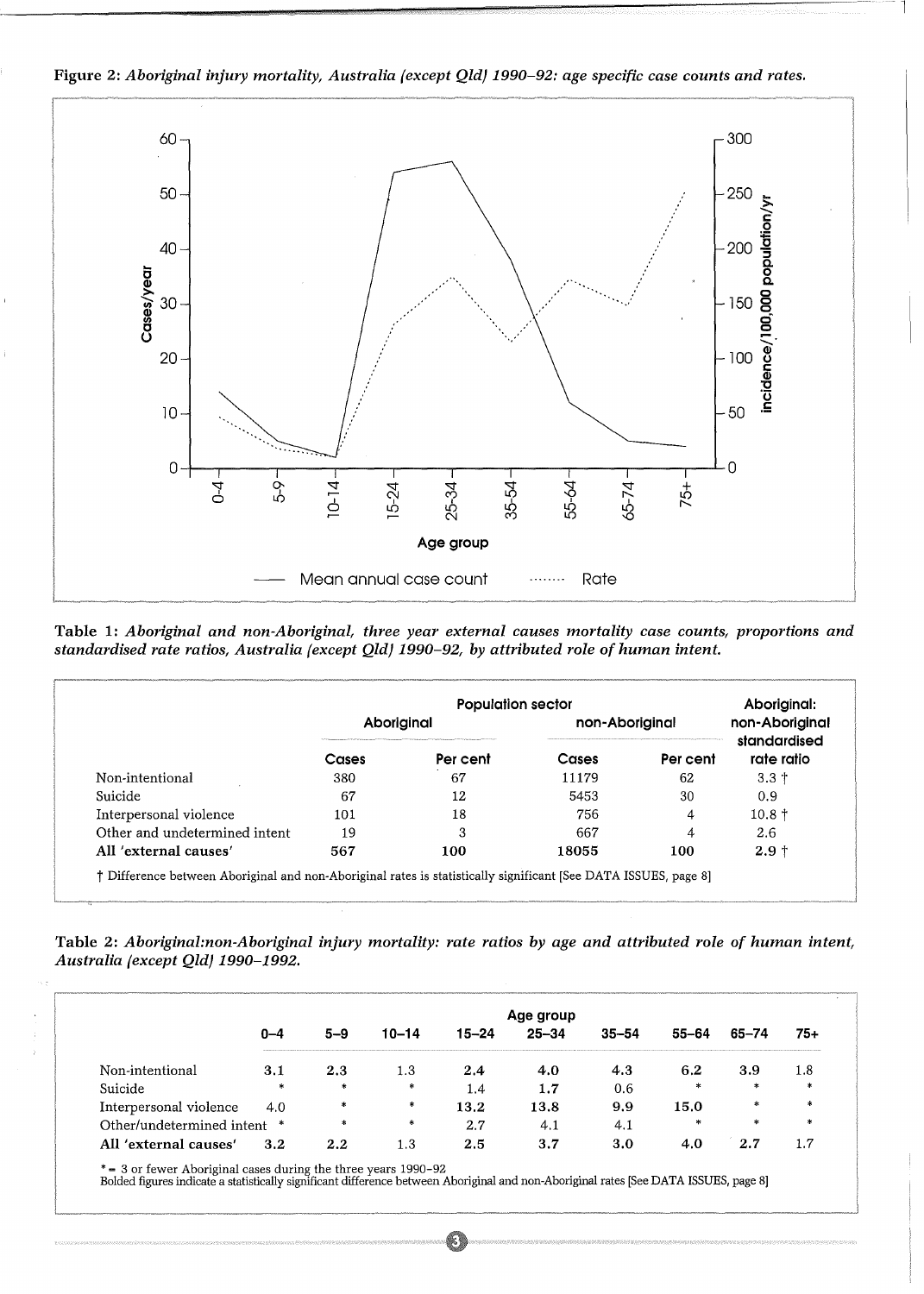few categories of injury deaths for which the number of recorded Aboriginal cases  $(n = 15)$  exceeded the number in the much larger non-Aboriginal population  $(n=7)$ .

#### Falls

Deaths from falls accounted for 21 per cent of nonintentional deaths in the non-Aboriginal population but for only 4 per cent of Aboriginal cases. The difference is likely to be due (for the most part) to differences in the age structure of the two populations. It is well recognised that much higher rates of falls deaths occur in old age. The proportion of the Aboriginal population in the older age groups is comparatively small, thus accounting for the observed difference. The actual rates of falls deaths in the age group 65 years and older were identical in the two populations (Aboriginal: 40/100,000; non-Aboriginal: 40/100,000) though the case number was very small in the Aboriginal group  $(n=6)$ .

#### Effects of fire, hot objects etc.

Fire, hot objects, etc. accounted for 5 per cent of Aboriginal non-intentional injury deaths and for 3 per cent of non-Aboriginal cases. In both groups, rates were highest in old age, the rise in rates being much more marked for Aborigines than non-Aborigines.

#### Suicide

Suicide accounted for 30 per cent of non-Aboriginal injury deaths, and for 12 per cent of Aboriginal injury deaths. The standardised rate of suicide was similar in the two populations (Aboriginal: 11/100,000; non-Aboriginal: 13/100,000). The distribution of suicide by age differed markedly, however, Aboriginal rates being relatively high in young adulthood and considerably lower in later adulthood (Figure 3). In both groups, male standardised rates were much higher than female (Aboriginal: male 20/100,000, female 3/100,000; non-Aboriginal: male 20/100,000, female 5/100,000).

Reported method of suicide differed for the two population groups. Considering ages 10-54 (all Aboriginal suicides were in this age range), hanging was relatively common in the Aboriginal cases, while poisoning was uncommon (Table 4).

#### Inter-personal violence

Recorded cases of death resulting from interpersonal violence were much higher proportionally in the Aboriginal population than in the non-Aboriginal population. The Aboriginal to non-Aboriginal rate ratio was around 10 through the age range 15 to 74 years (Figure 4). The standardised rate for Aboriginal females (16/100,000) was lower t}lan that for males (23/100,000).

Recorded means of injury differed for the two population groups. Among Aboriginal deaths from interpersonal violence, stabbing and unarmed fights were relatively common and shooting was uncommon (Table 5).

### Factors associated with Aboriginal injuries

Aboriginal injury mortality rates are very high compared with the remainder of the population. Furthermore, there is evidence that Aboriginals have considerabl); elevated rates of hospital admission due to injury.<sup>8,</sup> 11  $2^{2}$  There are also some marked differences in the circumstances and types of trauma experienced by the Aboriginal population. Systematic variations such as these are likely to be associated with variations in exposure to risks. For example, the risks of urban dwelling and remote dwelling Aborigines may be quite different. However, little research is available which directly measures many of the plausible differences in exposure to risk in Aboriginal populations or how these vary from community to community.

Of the risk factors contributing to Aboriginal injury, alcohol is the best researched. It is clear that alcohol plays a significant role in the high rate of injury of Aboriginal people, particularly with regard to motor vehicle and intentional injury inflicted on others. For example, over 83 per cent of Aboriginal people killed in road crashes in Western Australia during the period

Table 3: *Aboriginal and non-Aboriginal non-intentional injury mortality, Australia {except QldJ 1990-1992: three year case counts, proportions, and standardised rate ratios.* 

|                           | Aboriginal |          | non-Aboriginal |          | Aboriginal:<br>non-Aboriginal<br>standardised |  |
|---------------------------|------------|----------|----------------|----------|-----------------------------------------------|--|
|                           | Cases      | Per cent | Cases          | Per cent | rate ratio                                    |  |
| Transport                 | 224        | 59       | 5949           | 53       | $3.4 +$                                       |  |
| Drowning                  | 33         | 9        | 621            | 6        | $4.8 \text{ }^{\text{+}}$                     |  |
| Poison: medications, etc. | 14         | 4        | 456            | 4        | 2.2                                           |  |
| Poison: other substances  | 27         | 7        | 95             |          | $17.5 +$                                      |  |
| Falls                     | 14         |          | 2363           | 21       | $1.2\,$                                       |  |
| Fire, burns, scalds       | 20         | 5        | 336            | 3        | 10.5                                          |  |
| Other non-intentional     | 48         | 13       | 1359           | 12       | $3.4 +$                                       |  |
| Total                     | 380        | 100      | 11179          | 100      | $3.3 +$                                       |  |

t Difference between Aboriginal and non-Aboriginal rates is statistically significant [See DATA ISSUES, page 8]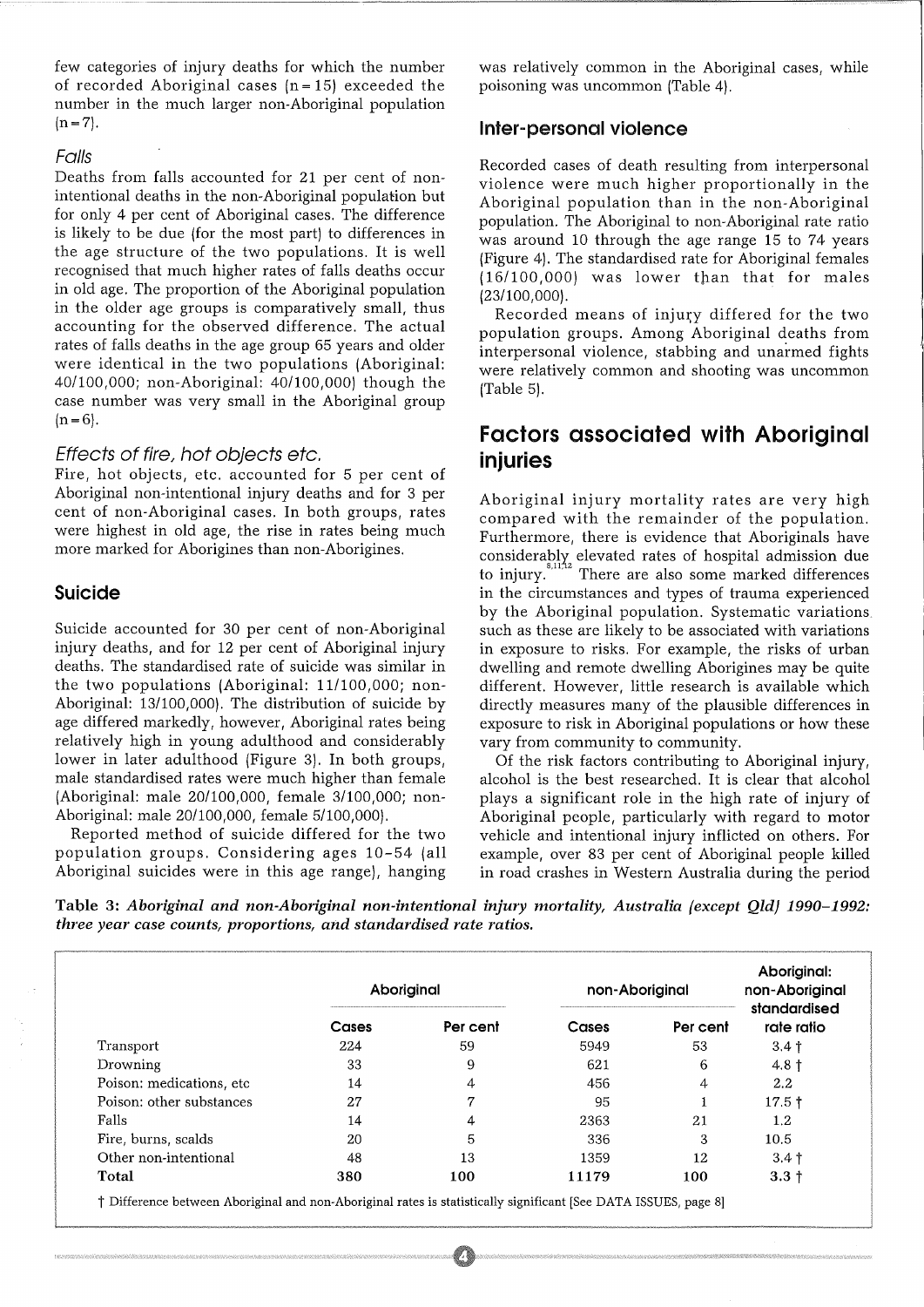1980-89 had a blood alcohol content (BAC) equal to or greater than 0.08 g/100 ml." Similarly in the Northern Territory, 82 per cent of Aboriginal pedestrian fatalities in the period 1985-89 had a BAC greater than  $0.15$ g/100 ml.

The effects of alcohol are so damaging that it is often viewed as a singular cause instead of as a symptom of the more deeply rooted issues of poverty, unemployment, loss of land and culture as pointed out in the 1990 Royal Commission on Aboriginal deaths in custody.

Other risk factors that need to be better understood include those associated with: living in rural areas (e.g. rural roads have higher vehicle travelling speeds, often on unsealed roads), living in poor urban areas, and local environmental risks. The high injury rate amongst Aborigines suggests a combination of risk factors which need to be better identified. At present, there is insufficient information to determine what these are. The fact that Aboriginal people can be identified allows specific injury rates to be calculated but it is not known how these compare to non-Aboriginal populations experiencing similar levels of poverty and alienation because it is harder to identify the population at risk. There is a need for better research

Figure 3: *Injury mortality {suicide}, Aboriginal and other: Australia {except Qld} 1990-92, persons.* 



Table 4: *Suicide at ages 10-54 years, Aboriginal and non-Aboriginal, Australia {except Qld} 1990-92, threeyear case counts and proportions, by method used.* 

| Method                 | Aboriginal | Auto produce a statement of the Performance former commencement conservation or an exam an exam an exam an exam an exam an exam an example of example and property and | non-Aboriginal<br>CONTRACTOR CONTRACTOR CONTRACTOR CONTRACTOR CONTRACTOR CONTRACTOR CONTRACTOR CONTRACTOR CONTRACTOR CONTRACTOR CONTRACTOR CONTRACTOR CONTRACTOR CONTRACTOR |          |
|------------------------|------------|------------------------------------------------------------------------------------------------------------------------------------------------------------------------|-----------------------------------------------------------------------------------------------------------------------------------------------------------------------------|----------|
|                        | Cases      | Per cent                                                                                                                                                               | Cases                                                                                                                                                                       | Per cent |
| Hanging                | 44         | 66                                                                                                                                                                     | 1314                                                                                                                                                                        | 24       |
| Firearm                | 18         | 27                                                                                                                                                                     | 1038                                                                                                                                                                        | 19       |
| Poison (solid, liquid) | ≘          | 3                                                                                                                                                                      | 967                                                                                                                                                                         | 18       |
| Motor vehicle exhaust  |            |                                                                                                                                                                        | 1152                                                                                                                                                                        | 21       |
| Other and unspecified  | റ<br>∠     | 3                                                                                                                                                                      | 982                                                                                                                                                                         | 18       |
| All methods            | 67         | 100                                                                                                                                                                    | 5453                                                                                                                                                                        | 100      |

(1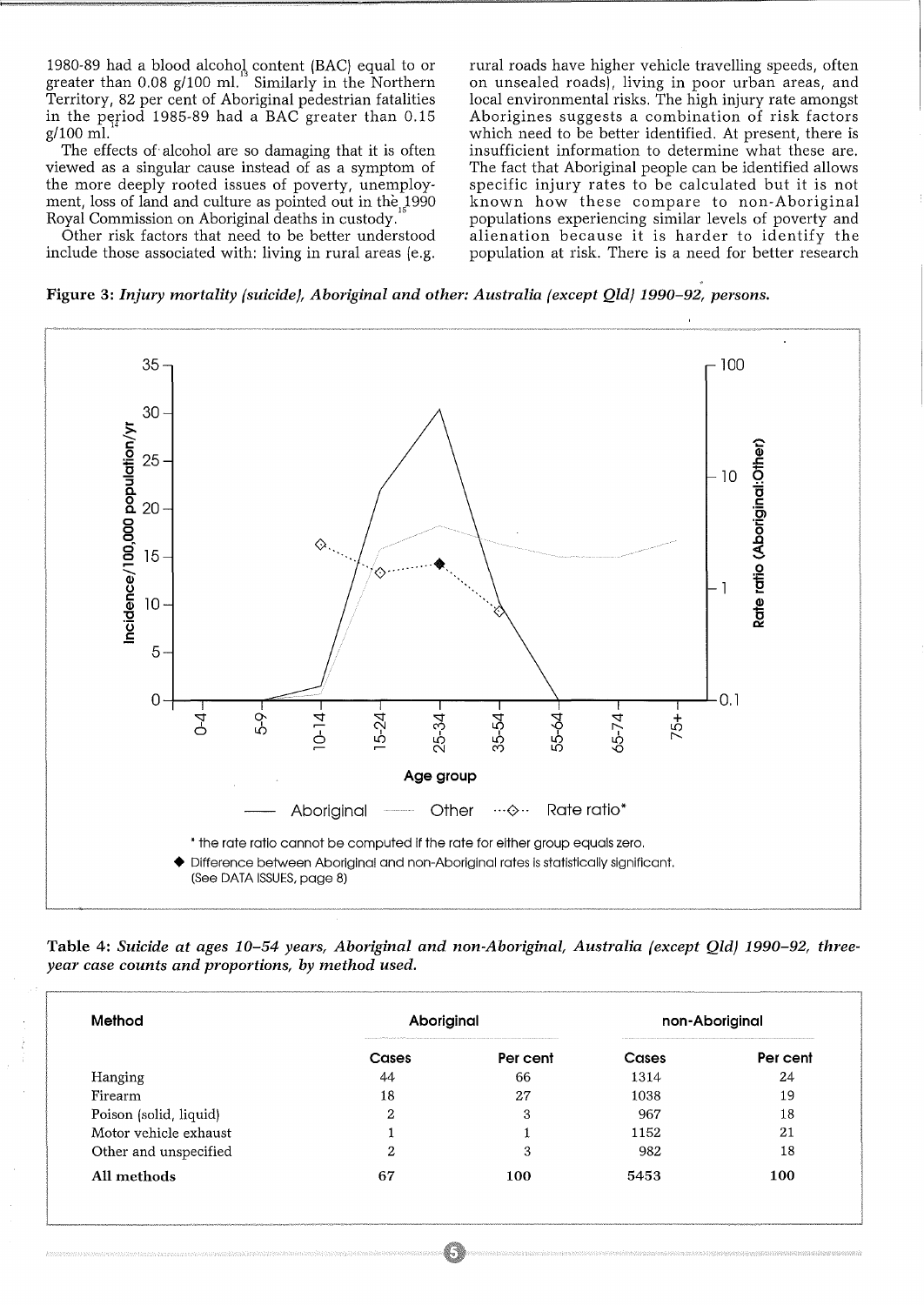

Figure 4: *Injury mortality {interpersonal violence), Aborigines and other: Australia {except Qld) 1990-92, persons.* 

Table *5: Interpersonal violence, Aboriginal and non-Aboriginal, Australia (except Qld) 1990-1992, three-year case counts and proportions, by method used.* 

| <b>Means of injury</b> |       | Aboriginal      | non-Aboriginal<br>A 12 YO FEMALE REPORTED A 4 YO FEMALE RELEASED FOR THE CALLAGE WITH STATE RELEASED FOR A 24 YO FEMALE RELEASED |          |  |
|------------------------|-------|-----------------|----------------------------------------------------------------------------------------------------------------------------------|----------|--|
|                        | Cases | Per cent        | Cases                                                                                                                            | Per cent |  |
| Unarmed fight, etc     | 14    | 14              | 58                                                                                                                               | 8        |  |
| Firearm                | פ     | ົ<br>$\epsilon$ | 186                                                                                                                              | 25       |  |
| Stabbing, etc          | 52    | 51              | 249                                                                                                                              | 33       |  |
| Child battering, etc   |       |                 | 18                                                                                                                               | n<br>∠   |  |
| Other/unspecified      | 32    | 32              | 245                                                                                                                              | 32       |  |
| All methods            | 101   | 100             | 756                                                                                                                              | 100      |  |

and a far wider understanding of the system of risks which result in elevated Aboriginal injury rates.

### **Summary**

Aboriginal populations experience high rates of injury mortality. Actual rates are likely to have been higher than the estimates presented here because of underenumeration of Aboriginal deaths. Injury deaths from transport-related causes in middle age, drowning in adulthood, poisoning with non-pharmaceutical substances (particularly petroleum products and solvents) in early adulthood, effects of fire in later adulthood, suicide in early adulthood and (particularly) interpersonal violence throughout adulthood are particularly prominent compared with the mortality experience of non-Aboriginals.

The reasons for the elevated risk of injury among Aborigines are complex. The interaction of socioeconomic disadvantage, alcohol consumption and high risk environments is poorly understood. Injury control measures targeted at one risk factor may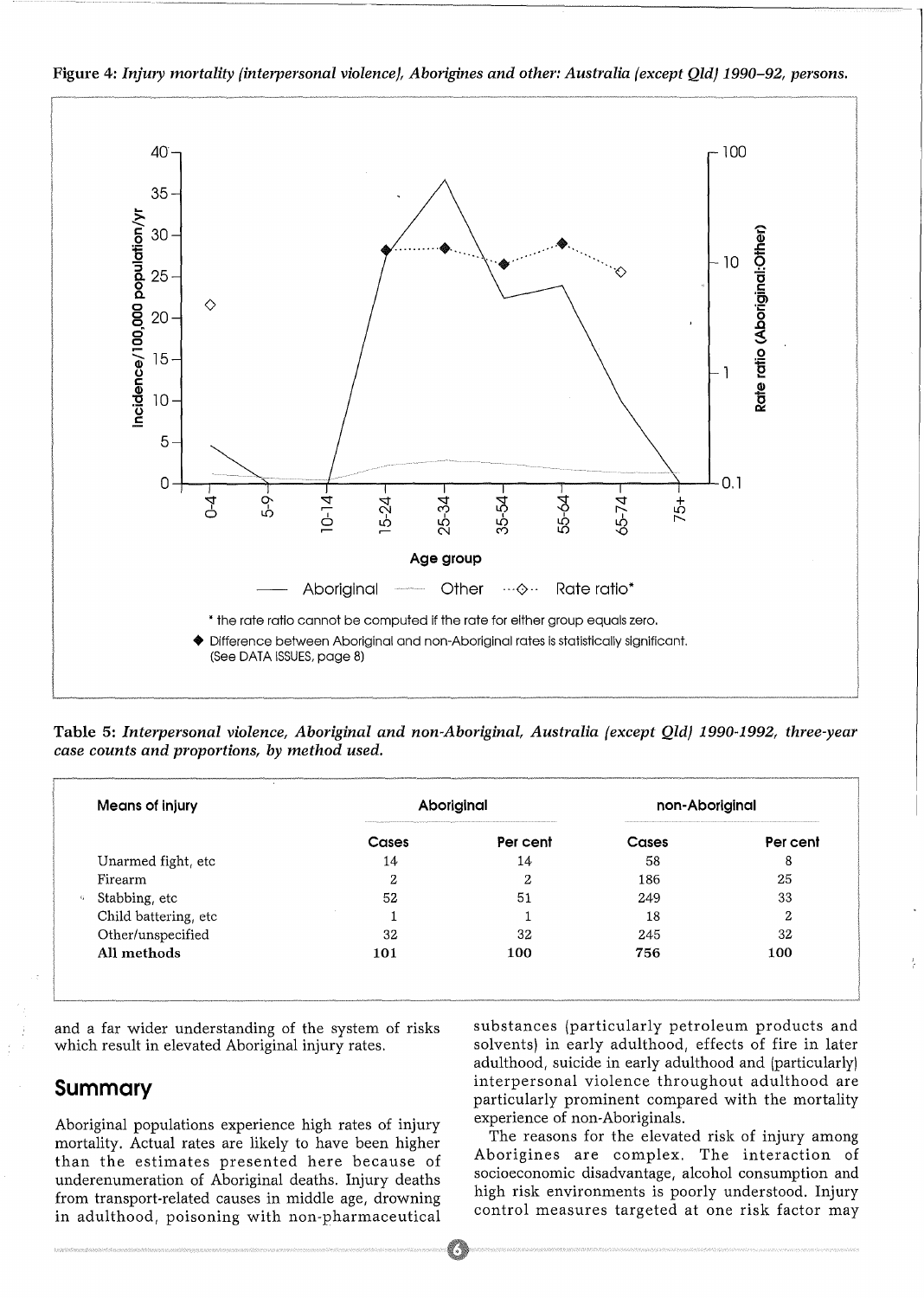provide a starting point for injury reduction but in the longer term more benefits are likely to be derived from a broad range of strategies which come to grips with the system of influences at work. A clearer understanding of the importance of injury to Aboriginal communities and variation in injury rates between different communities is required to form a firm basis for developing injury prevention strategies.

Differentials between the health of Aborigines and non-Aborigines are a matter of national concern. Mortality rates indicate that injury follows the pattern seen for other health issues and needs to be included as a key issue when developing strategies for improving Aboriginal health.

#### **References**

- 1. Manuel G, Posluns M. The fourth world: an Indian reality. Toronto: Collier-Macmillan, 1974.
- 2. Reid J, Lupton D. Introduction, p.xvi. In: Reid J, Trompf P. The health of Aboriginal Australia. Sydney: Harcourt Brace Janovich, 1991.
- 3. Brady M. Psychoactive substance use among young Aboriginal Australians. Contemporary Drug Problems, Summer 1991 (Special reprint). Federal Legal Publications, Inc.
- 4. Hunter E. Out of sight, out of mind-2. Social and historical contexts of self-harmful behaviour among Aborigines of remote Australia. Soc Sci Med 1991; 33: 661-671.
- 5. Brady M. Drug and alcohol use among Aboriginal people. In: Reid J, Trompf P. The health of Aboriginal Australia. Sydney: Harcourt Brace Janovich, 1991.
- 6. Franklin MA, White I. The history and politics of Aboriginal health. In: Reid J, Trompf P. The health of Aboriginal Australia. Sydney: Harcourt Brace Janovich, 1991.
- 7. Castles I. Australia's Aboriginal and Torres Strait Islander population-1991 census. Canberra: Australian Bureau of Statistics, 1993. ABS cat. no. 2740.0.
- 8. Australian Institute of Health and Welfare. Australia's health 1994. Canberra: AGPS, 1994.
- 9. Sleet DA, Albany P, Lee N, Stevens M. Injury in Western Australia. Perth: Health Department of Western Australia, 1991.
- 10.Kirke K, Divakaran-Brown C, Priest K, Roder D. South Australia health statistics chartbook. Adelaide: South Australian Health Commission, Public and Environmental Health Service, 1993. Supplement 4: Aboriginal health.
- 11.Thomson N, Briscoe N. Overview of Aboriginal health status (by state). Canberra: AGPS, 1991. Australian Institute of Health, Aboriginal and Torres Strait Islander health series 1-5.
- 12.Reid J, Trompf P. The health of Aboriginal Australia. Sydney: Harcourt Brace Janovich, 1991.
- 13.Williams S, Maisey G. Aboriginal road crash fatalities, Western Australia, 1980-89. Perth: Western Australian Police Department, Research and Statistics Section, 1991.
- 14.Northern Territory Road Safety Council. Aboriginal road safety Report to the Road Safety Council. Darwin: NTRSC, 1990.
- 15.Royal Commission into Aboriginal Deaths in Custody. Canberra: AGPS, 1991.
- 16. Benham D. Estimates of the Aboriginal Population: review of data sources. Demography Working Paper 93/2. Canberra: Australian Bureau of Statistics.
- 17.Australian Bureau of Statistics. Social indicators, number 5, 1992. Canberra: ABS, 1992.